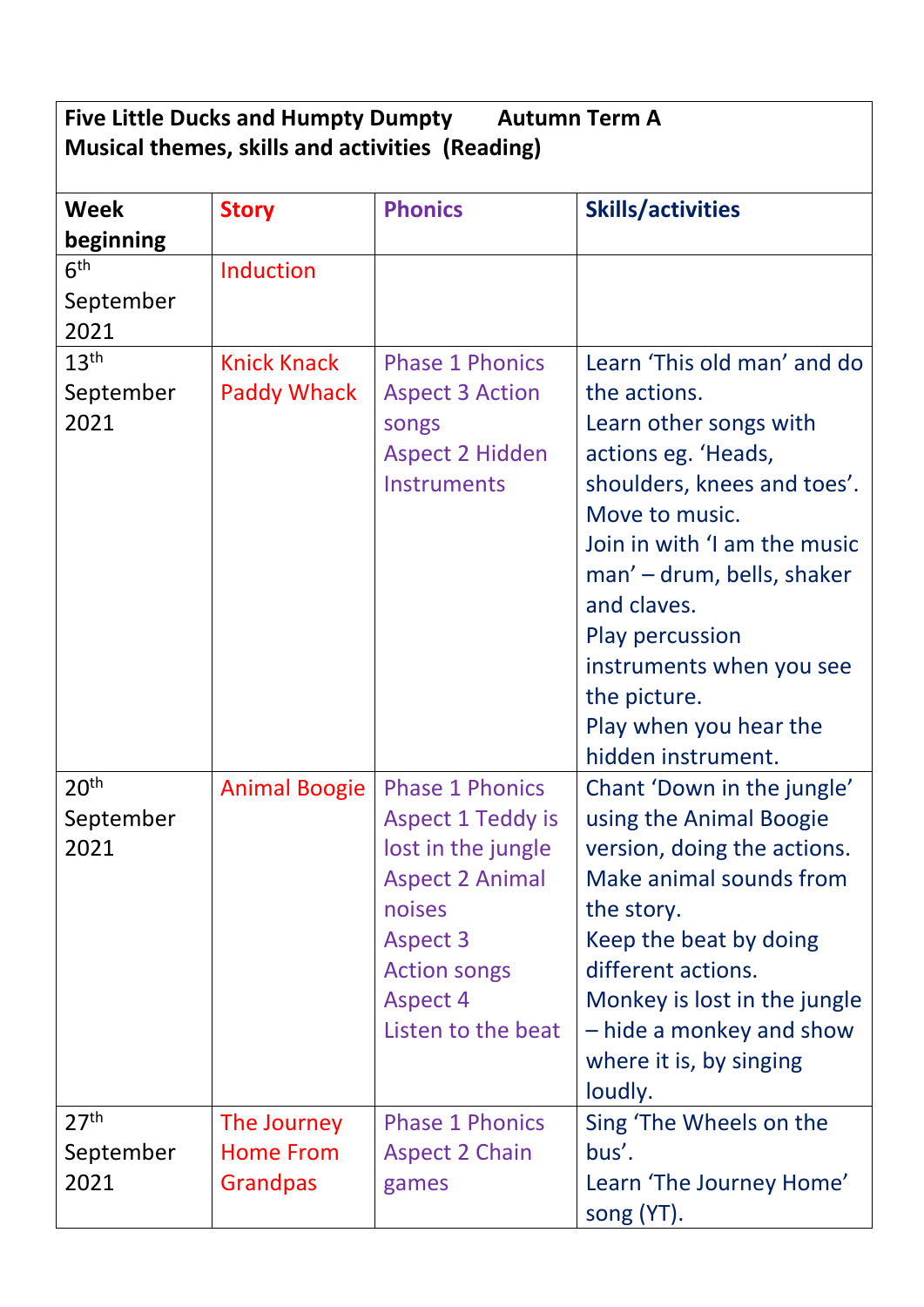|                                  |                                     | <b>Aspect 3 Action</b><br>songs<br><b>Aspect 4 Playing</b><br>with words                                                                                | Walking and running to<br>music.<br>Playing instruments at<br>different speeds or tempo.<br>Pass transport patterns at<br>different speeds or tempos<br>round the circle.                                                                                                                                       |
|----------------------------------|-------------------------------------|---------------------------------------------------------------------------------------------------------------------------------------------------------|-----------------------------------------------------------------------------------------------------------------------------------------------------------------------------------------------------------------------------------------------------------------------------------------------------------------|
| 4 <sup>th</sup> October<br>2021  | The Wheels<br>on the Bus            | <b>Phase 1 Phonics</b><br><b>Aspect 3 Action</b><br>songs<br><b>Aspect 4 Learning</b><br>songs and<br>rhymes/Playing<br>with words                      | Sing 'The Wheels on the<br>bus'.<br>Sing different transport<br>songs eg. 'I'm driving in my<br>car' and 'This little train'.<br>Walking and running to<br>music.<br>Playing instruments at<br>different speeds or tempo.<br>Playing transport patterns<br>at different speeds or<br>tempos.                    |
| 11 <sup>th</sup> October<br>2021 | <b>Little Miss</b><br><b>Muffet</b> | <b>Phase One</b><br><b>Phonics:</b><br><b>Aspect 1 Describe</b><br>and find it<br><b>Aspect 4 Learning</b><br>songs and<br>rhymes/playing<br>with words | Sing 'Little Miss Muffet',<br>'Incey Wincey Spider' and<br>'There's a spider on the<br>floor'.<br>Tap out minibeast<br>patterns.<br>Point to the minibeast<br>picture after hearing a<br>description or its name<br>tapped eg. spider, bee,<br>ladybird, grasshopper.<br>Dance to 'Flight of the<br>Bumblebee'. |
| 18 <sup>th</sup> October<br>2020 | <b>Cats Sleep</b><br>Anywhere       | <b>Phase One</b><br><b>Phonics</b><br><b>Aspect 4 Finish</b><br>the<br>rhyme/playing<br>with words                                                      | Finish the rhymes in the<br>story.<br>Sing songs and chants<br>about cats eg. A cat sat on<br>a mat.<br>Play rhyming cat patterns.                                                                                                                                                                              |